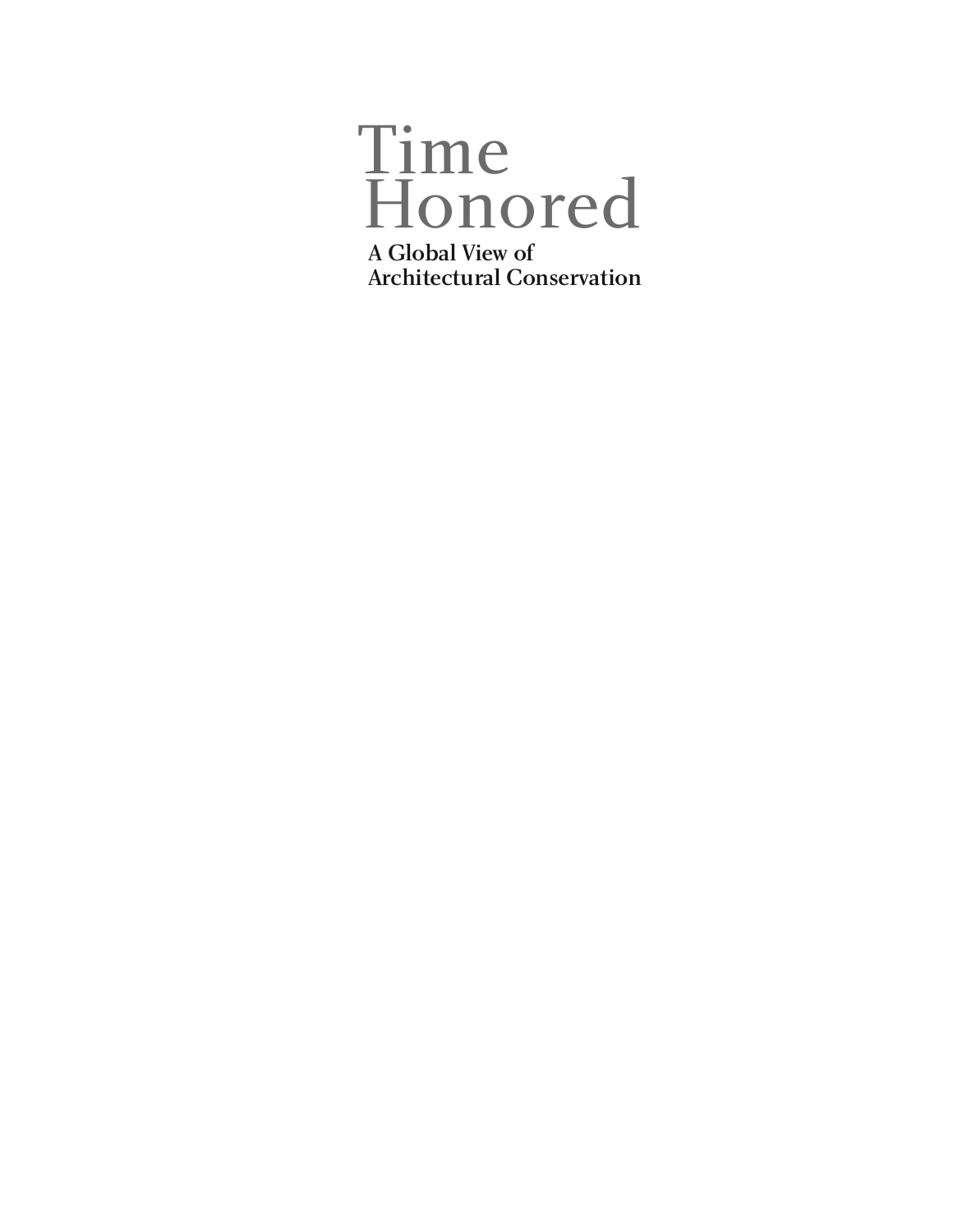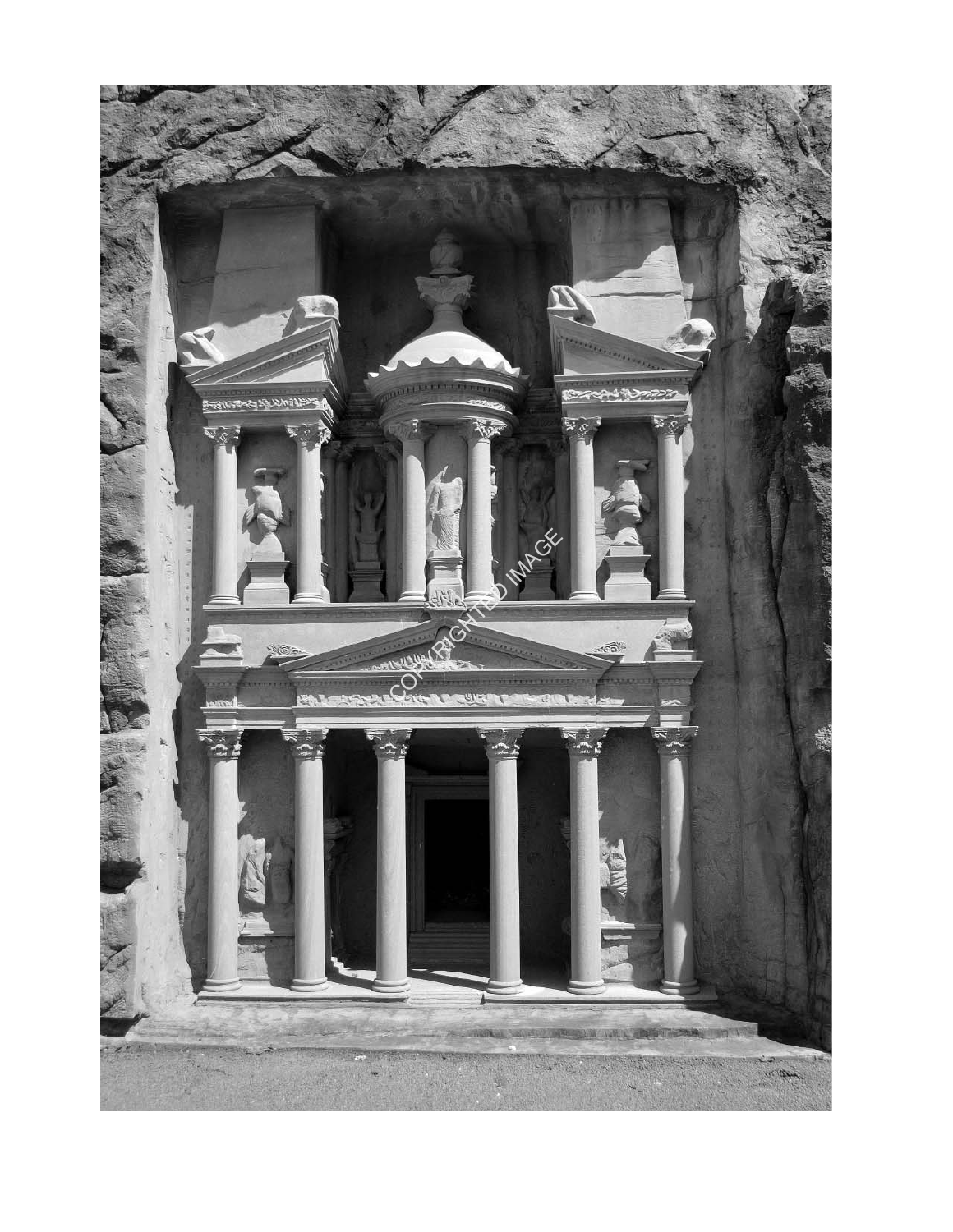# A Global View of Time Honored

### Architectural Conservation

PARAMETERS, THEORY, & EVOLUTION OF AN ETHOS

#### **John H. Stubbs**

# **Foreword by Sir Bernard M. Feilden** Correlation Stubbs<br>The Sir Bernard N<br>Allows

*With a contribution of images from the photo archive of the World Monuments Fund*



John Wiley & Sons, Inc.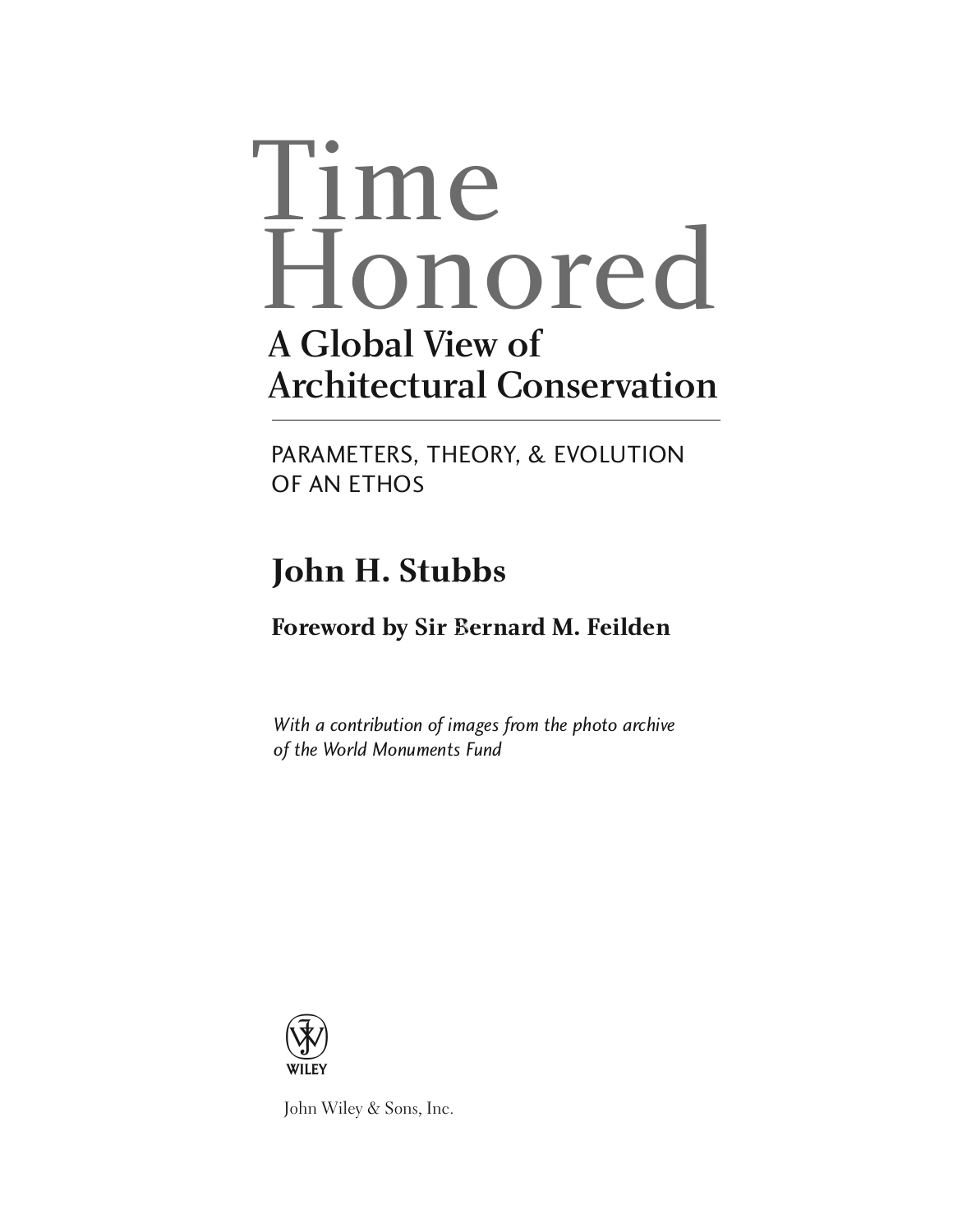This book is printed on acid-free paper.  $\otimes$ 

Copyright © 2009 by John Wiley & Sons, Inc.. All rights reserved

Published by John Wiley & Sons, Inc., Hoboken, New Jersey

Published simultaneously in Canada

No part of this publication may be reproduced, stored in a retrieval system, or transmitted in any form or by any means, electronic, mechanical, photocopying, recording, scanning, or otherwise, except as permitted under Section 107 or 108 of the 1976 United States Copyright Act, without either the prior written permission of the Publisher, or authorization through payment of the appropriate per-copy fee to the Copyright Clearance Center, 222 Rosewood Drive, Danvers, MA 01923, (978) 750-8400, fax (978) 646-8600, or on the web at www. copyright.com. Requests to the Publisher for permission should be addressed to the Permissions Department, John Wiley & Sons, Inc., 111 River Street, Hoboken, NJ 07030, (201) 748-6011, fax (201) 748-6008, or online at www.wiley.com/go/permissions. aneously in Canada<br>
ublication may be reproduced, store<br>
conic, mechanical, photocopying, r<br>
or 108 of the 1976 United States Co<br>
authorization through payment of<br>
uwood Drive, Danvers, MA 01923, d<br>
equests to the Publishe

Limit of Liability/Disclaimer of Warranty: While the publisher and the author have used their best efforts in preparing this book, they make no representations or warranties with respect to the accuracy or completeness of the contents of this book and specifically disclaim any implied warranties of merchantability or fitness for a particular purpose. No warranty may be created or extended by sales representatives or written sales materials. The advice and strategies contained herein may not be suitable for your situation. You should consult with a professional where appropriate. Neither the publisher nor the author shall be liable for any loss of profit or any other commercial damages, including but not limited to special, incidental, consequential, or other damages.

For general information about our other products and services, please contact our Customer Care Department within the United States at (800) 762-2974, outside the United States at (317) 572-3993 or fax (317) 572-4002.

Wiley also publishes its books in a variety of electronic formats. Some content that appears in print may not be available in electronic books. For more information about Wiley products, visit our web site at www.wiley.com.

#### *Library of Congress Cataloging-in-Publication Data:*

Stubbs, John H. Time honored : a global view of architectural conservation : parameters, theory & evolution of an ethos / John H. Stubbs. p. cm. Includes bibliographical references. ISBN 978-0-470-26049-4 (cloth) 1. Architecture—Conservation and restoration. 2. Historic preservation—Philosophy. I. Title. NA105.S79 2009 363.6'9—dc22 2008021419

Printed in the United States of America

10 9 8 7 6 5 4 3 2 1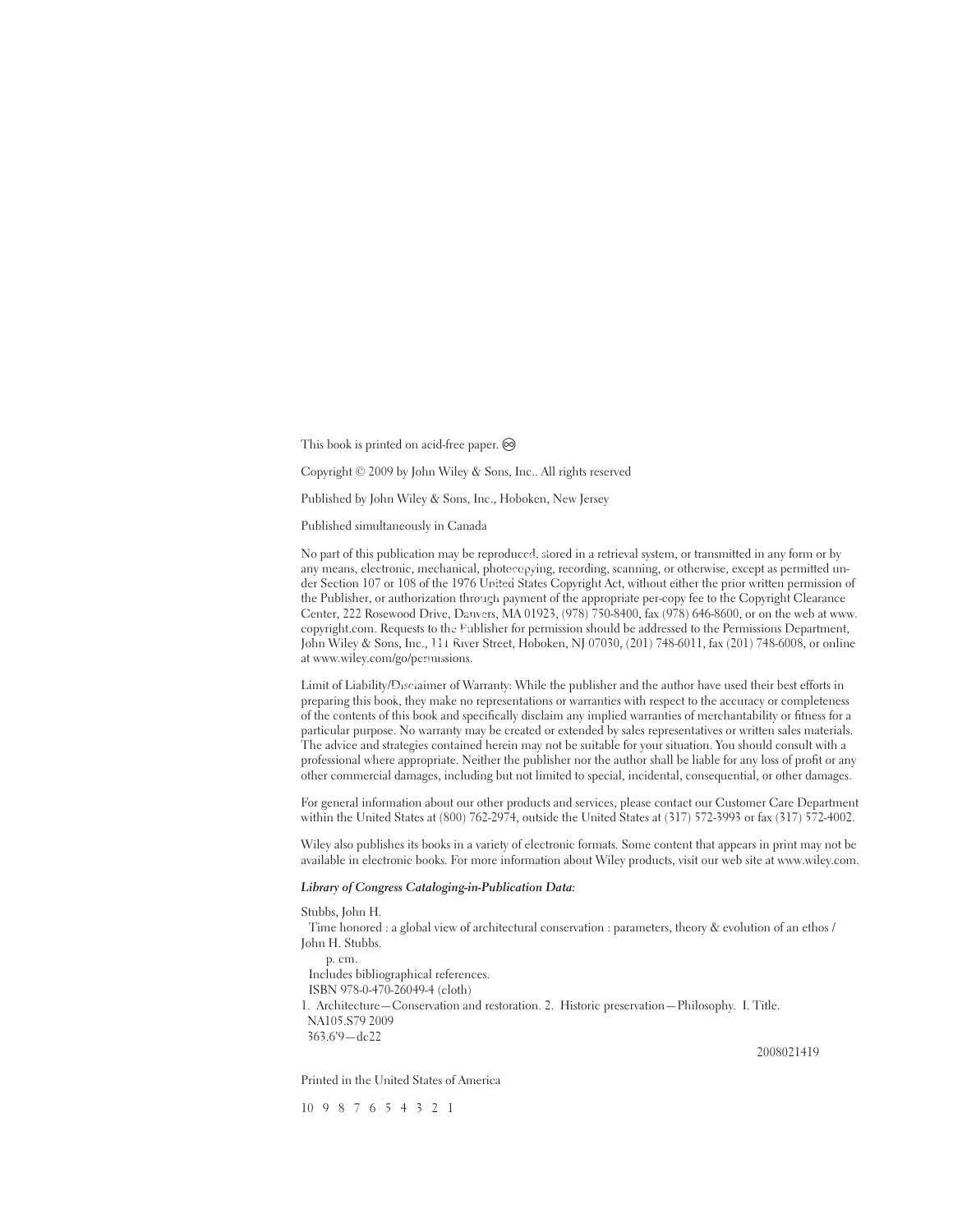## *Contents*

*Preface ix*

*Foreword xi*

*Acknowledgments xiii*

| <b>PART I: Conserving History in Changing Contexts</b>                 |                         |  |
|------------------------------------------------------------------------|-------------------------|--|
| Chapter 1: Introduction                                                | $\overline{\mathbf{3}}$ |  |
| Inevitable Change                                                      | 5                       |  |
| Globalization and Cultural Heritage Conservation                       | 9                       |  |
| Cultural Sensibility                                                   | 13                      |  |
| Chapter 2: What Is Architectural Conservation?                         | 21                      |  |
| Origins and Concerns of Architectural Conservation                     | 25                      |  |
| Chapter 3: What Do We Conserve?                                        | 33                      |  |
| Determining Significance and Value                                     | 34                      |  |
| Types of Value or Significance                                         | 37                      |  |
| Associative Values: Historic and Commemorative                         | 42                      |  |
| <b>Chapter 4: Why Conserve Buildings and Sites?</b>                    | 51                      |  |
| To Save the Prototype                                                  | 54                      |  |
| Historical, Religious, and National Respect                            | 56                      |  |
| Aesthetic Appreciation                                                 | 57                      |  |
| Romanticism and Nostalgia                                              | 57                      |  |
| Shortcomings in Modern Architecture and Planning                       | 58                      |  |
| Practicality                                                           | 60                      |  |
| Tourism                                                                | 60                      |  |
| Chapter 5: Who Owns the Past?                                          | 65                      |  |
| A Heritage of Universal Importance                                     | 66                      |  |
| Chapter 6: History, Historiography, and Architectural Conservation     | 71                      |  |
| History and the Passage of Time: Facts, Values, and Notions of History | 71                      |  |
| Viewing Time Through the Lens of History                               | 72                      |  |
| Perceptions of Time                                                    | 73                      |  |
| Perceptions of History                                                 | 74                      |  |
| Historiography Until Its Professionalization                           | 75                      |  |
| Historical Method and the Elusive Ideal of Accuracy                    | 77                      |  |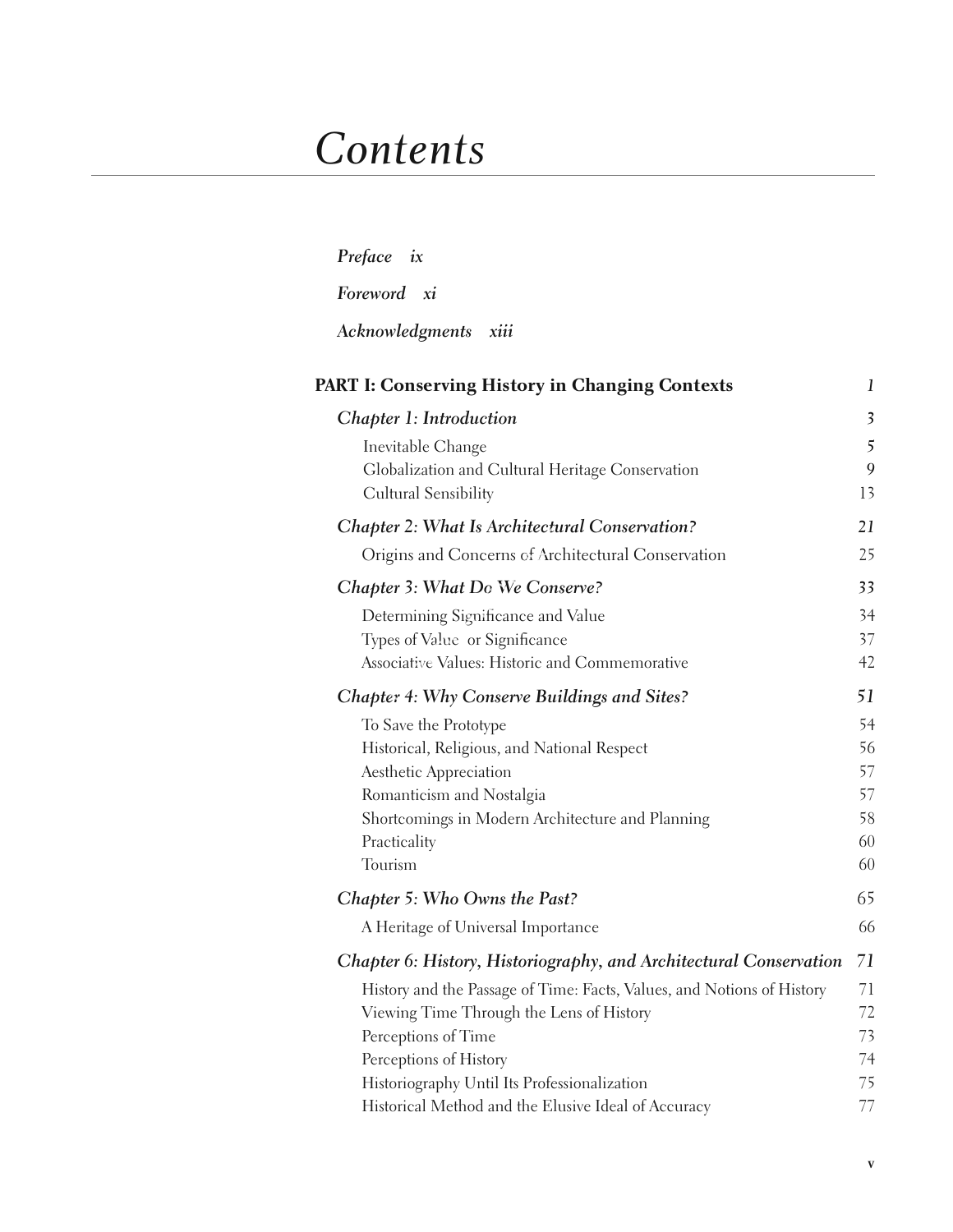| Antiquarianism: Putting the Past on a Pedestal                                                   | 78         |
|--------------------------------------------------------------------------------------------------|------------|
| Archaeology as a Path to Historical Certainty                                                    | 80         |
| History and Heritage Conservation                                                                | 86         |
| <b>PART II: Problems, Principles, and Process</b>                                                | 91         |
| Chapter 7: Perils to Built Heritage                                                              | 93         |
| An Evolution of Awareness                                                                        | 93         |
| The Destructive Actions of Time and Nature                                                       | 95         |
| Destructive Actions of Humans                                                                    | 98         |
| Cultural Bias                                                                                    | 108        |
| Risk Preparedness and Response                                                                   | 115        |
| Chapter 8: Options for Involvement                                                               | 121        |
| Levels of Participation                                                                          | 123        |
| Degrees of Intervention                                                                          | 126        |
| Chapter 9: Principles, Charters, and Ethics                                                      | 131        |
| Philosophical Approaches                                                                         | 132        |
| Legislation                                                                                      | 133        |
| Codification of Principles and Doctrine                                                          | 135        |
| Five Influential Architectural Conservation Charters and Documents<br>Ethics and Professionalism | 136<br>140 |
| <b>Chapter 10: The Conservation Process</b>                                                      | 145        |
| Chapter 11: Participants in Architectural Conservation                                           | 149        |
| Structure of the Field                                                                           | 151        |
| The Architectural Conservation Professional Defined                                              | 152        |
| PART III: Conservation of the Built Environment:                                                 |            |
| <b>An Enduring Concern</b>                                                                       | 155        |
| Chapter 12: Prehistory Through the Fourteenth Century                                            | 157        |
| An Instinct to Preserve?                                                                         | 157        |
| Prehistoric Through Hellenistic Times                                                            | 159        |
| Reuse and Preservation in Ancient Rome                                                           | 166        |
| The Middle Ages in Europe                                                                        | 172        |
| Chapter 13: Fifteenth Through the Eighteenth Centuries                                           | 183        |
| The Renaissance, 1300 to 1600                                                                    | 183        |
| The Baroque Period Through the Enlightenment, 1600 to 1780                                       | 192        |
| Chapter 14: The Forging of a Discipline: The Late Eighteenth                                     |            |
| to Early Twentieth Centuries                                                                     | 203        |
| Italy                                                                                            | 206        |
| France                                                                                           | 211        |
| Great Britain                                                                                    | 218        |
| The German States and Austria                                                                    | 226        |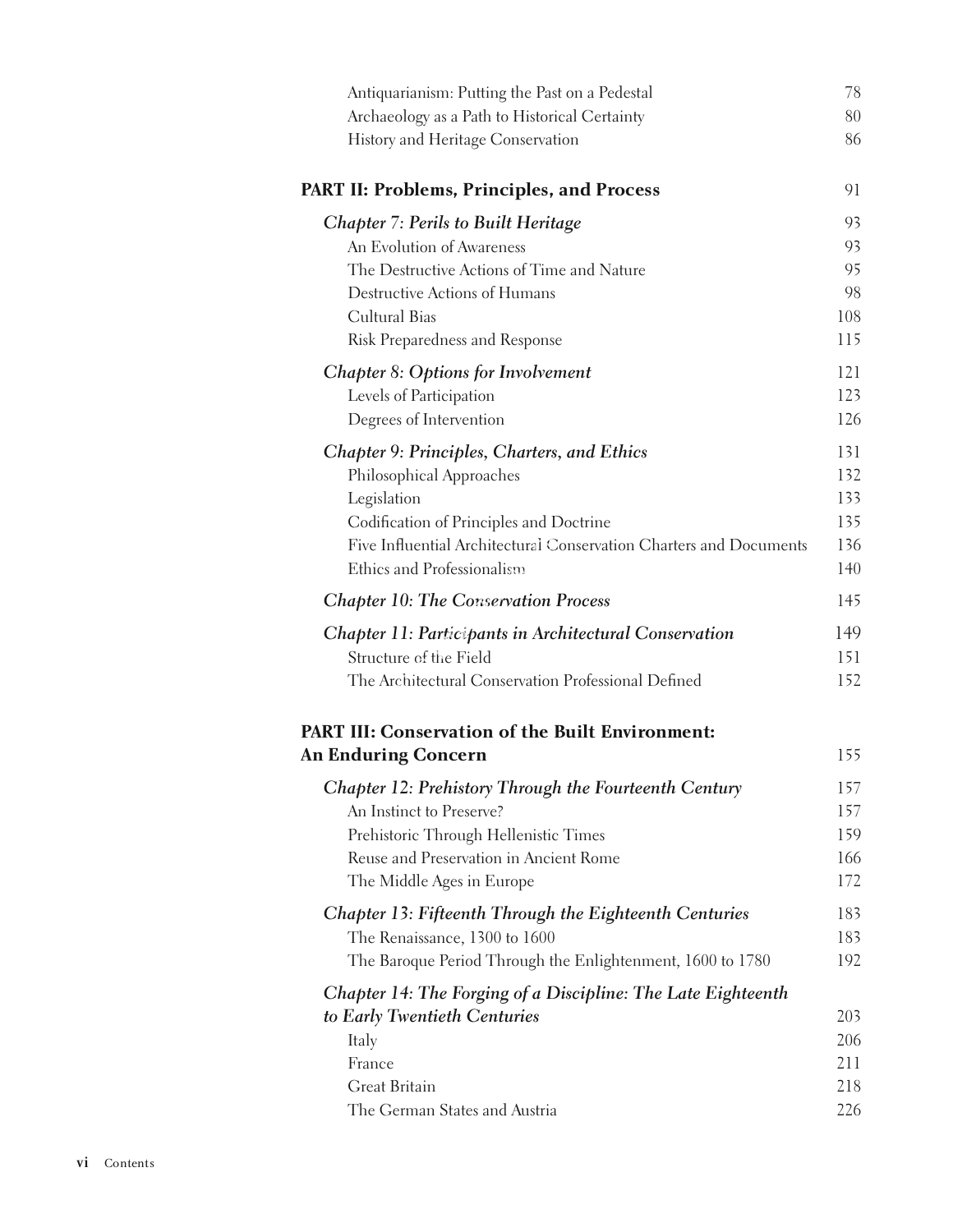| <b>PART IV: Contemporary Architectural Conservation Practice</b>                                                                                                                                                                                                                                                                                                                                                  | 239                                                                                     |
|-------------------------------------------------------------------------------------------------------------------------------------------------------------------------------------------------------------------------------------------------------------------------------------------------------------------------------------------------------------------------------------------------------------------|-----------------------------------------------------------------------------------------|
| Chapter 15: International Activities and Cooperation<br>Contemporary International Architectural Conservation Practice-Origins<br>International Agencies and Frameworks<br>Other Regional and International Organizations<br>European Heritage Conservation Principles Abroad: Action and Reaction<br>International Training in Architectural Conservation                                                        | 241<br>242<br>252<br>256<br>260<br>272                                                  |
| Chapter 16: A Multidimensional Field for the<br><b>Twenty-First Century</b>                                                                                                                                                                                                                                                                                                                                       | 279                                                                                     |
| Chapter 17: A Summary Global Tour of Contemporary Practice:<br><b>Challenges and Solutions</b><br>Europe<br>North Africa and Western Asia<br>Sub-Saharan Africa<br>Central and South Asia<br>East and Southeast Asia<br>Austro-Pacific Region<br>North America<br>Latin America and the Caribbean<br>The Polar Regions<br>Chapter 18: The Past in the Future<br>Meeting the Challenge and Beyond<br>Going Forward | 285<br>286<br>300<br>30?<br>316<br>32?<br>33?<br>341<br>349<br>358<br>367<br>367<br>370 |
| Appendix A: Nomenclature Used in International<br><b>Architectural Conservation Practice</b>                                                                                                                                                                                                                                                                                                                      | 375                                                                                     |
| Appendix B: Organizations and Resources Relating to<br><b>International Architectural Conservation</b>                                                                                                                                                                                                                                                                                                            | 391                                                                                     |
| Appendix C: International and Regional Conventions,<br><b>Charters, and Recommendations</b>                                                                                                                                                                                                                                                                                                                       | 401                                                                                     |
| Appendix D: Annotated Bibliography of One Hundred<br><b>Selected Titles</b>                                                                                                                                                                                                                                                                                                                                       | 405                                                                                     |
| <b>Photo Credits</b>                                                                                                                                                                                                                                                                                                                                                                                              | 417                                                                                     |
| <b>Index</b>                                                                                                                                                                                                                                                                                                                                                                                                      | 423                                                                                     |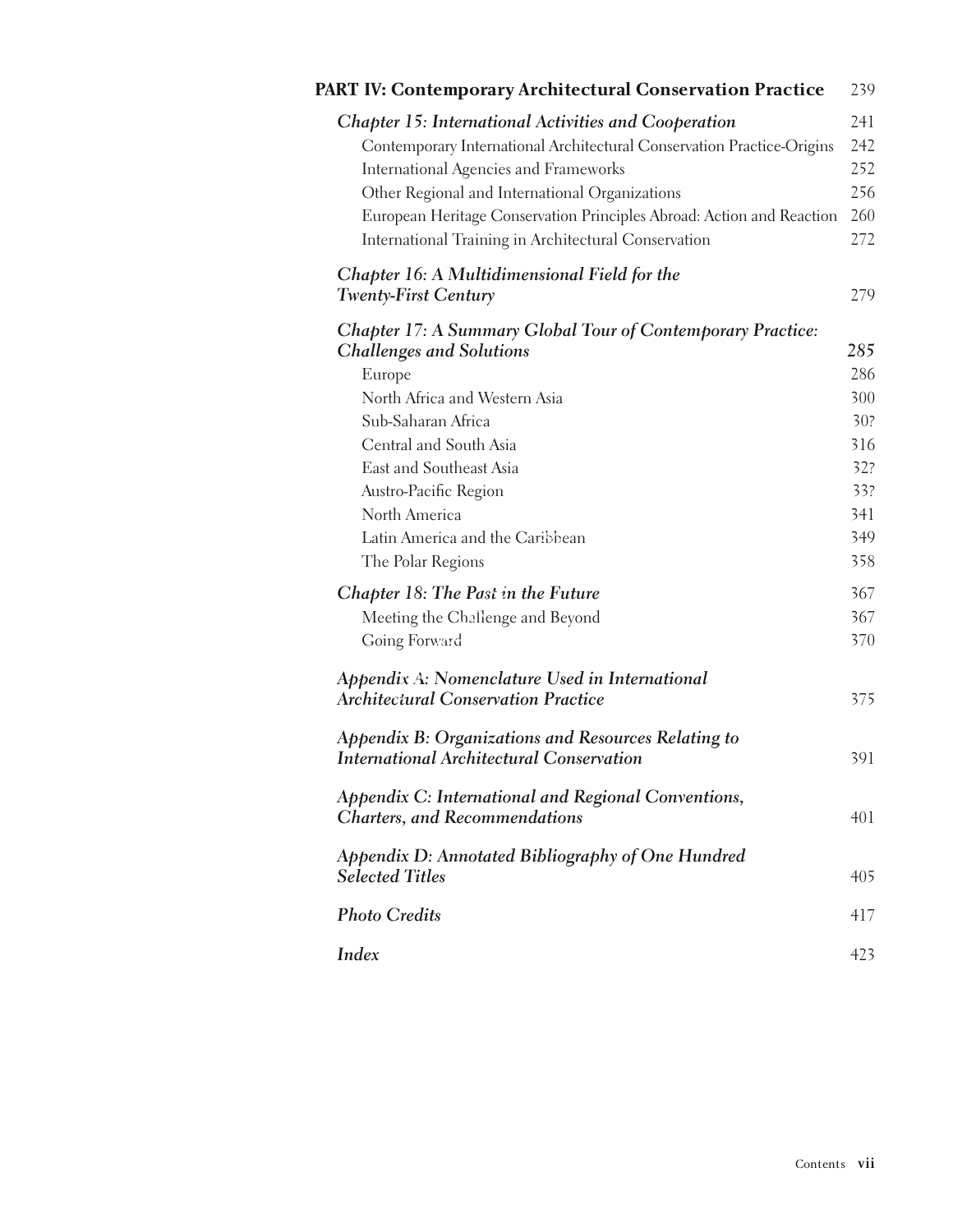# Page viii blank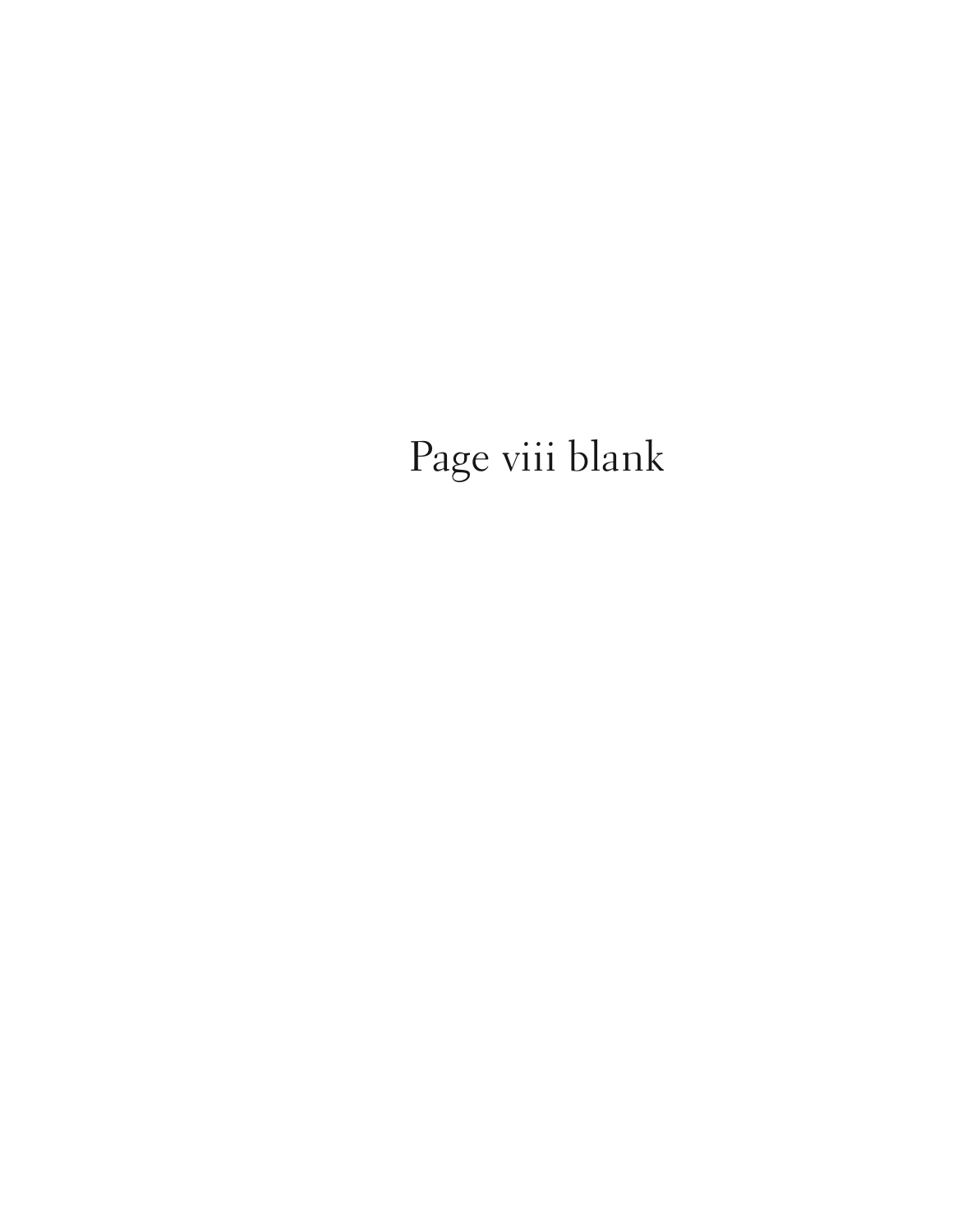People's awareness of the importance of protecting the world's cultural patrimony—<br>
in particular its architectural heritage—is at a record level, and it is growing. Time<br>
Honored: A Global View of Architectural Conservati eople's awareness of the importance of protecting the world's cultural patrimony in particular its architectural heritage—is at a record level, and it is growing. *Time Honored: A Global View of Architectural Conservation* explores the reasons for this considers where this firmly rooted global interest may lead.

Protecting historic buildings and sites as a way of making the best use of the built environment is an important consideration for architects, landscape architects, urban planners, and others in disciplines that depend on heritage protection, such as archaeologists and museologists. Indeed, protecting at least representative examples of humanmade heritage and the countless actions exerted each day toward its accomplishment are a worldwide concern that characterizes life and societal values in our time.

Restoring and preserving historic architecture throughout the world is a very broad topic. A balanced portrayal of it seemed possible when research for this book began in 1998 for two main reasons: the cumulative experience and amount of information on the subject that had been amassed and a vastly improved means for accessing it. Equally important was the coincidental development of participating government organizations, nongovernmental organizations, and members of the general public. Their combined successes in the field demonstrated how powerful they could be when working in concert. The resulting cultural heritage protection system, which includes topics beyond matters of historic sites and architecture, is the universe in which we work and live today. anced portrayal of it seeme<br>
o main reasons: the cumul<br>
that had been amassed and<br>
was the coincidental develop<br>
mental organizations, and r<br>
n the field demonstrated ho<br>
esulting cultural heritage p<br>
historic sites and ar

As the first of a multipart series that profiles architectural conservation practices in different regions of the world, the present volume offers a gateway to this large and diverse topic. Its overall aim is to provide a convenient means for learning about contemporary international conservation practice—whether the reader is a student, a professional in the field, or an interested layperson seeking to know more about the subject—and to highlight architectural conservation solutions that have been developed in different parts of the world. This volume seeks to define the physical and conceptual parameters of the field of architectural conservation, its background, and its position today as a major influence on the world's built environment. In the near term, four more volumes will be published to focus on architectural conservation practice from the mid-twentieth century onward: in contemporary Europe, the Americas, the Middle East and Africa, and in Asia, Oceania, and the Polar Regions.

In *Time Honored*, the subject is addressed via an introduction to aims, characteristics, context, and language of the profession, an outline of humankind's long experience in protecting its built heritage, and a discussion of the evolution of its principal theories and their applications. These are followed by examples of representative problems, solutions, and promising new directions from around the world.

*Time Honored* is written from the perspective of both a participant and an observer of a wide range of architectural conservation projects in more than one hundred countries, experience I have gained through my work both as director of field projects at the New York–based World Monuments Fund since 1990 and through teaching for more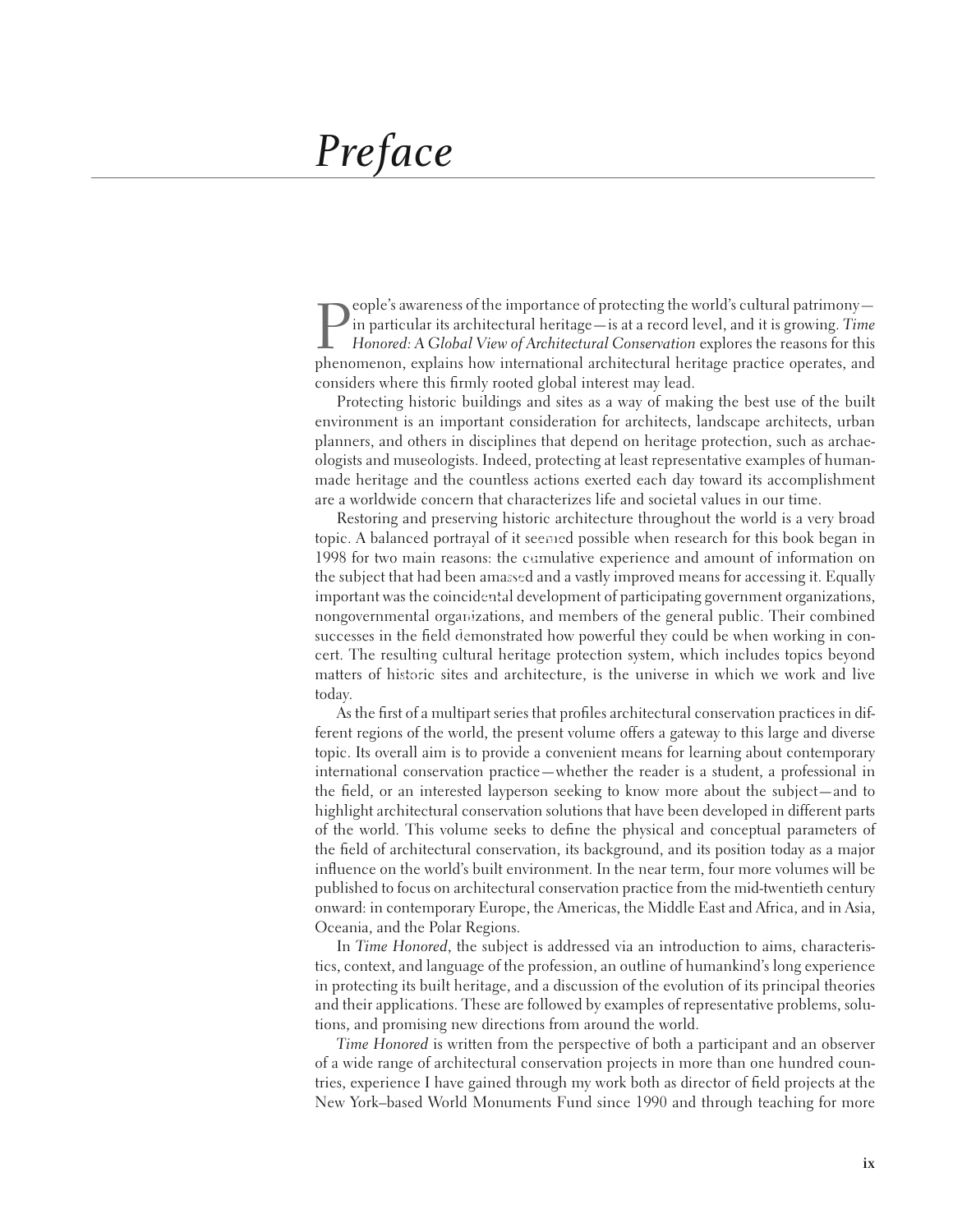than two decades at Columbia University's Graduate Program in Historic Preservation. Because the field is synoptic, in this instance demanding the attention of a variety of special interests and talents, I hasten to add here that I was one participant among many. Indeed, the more I traveled to view progress at established field projects, to see prospects, to participate in conferences, to advocate, or simply to observe, the more I became aware that my interests and actions were but a fraction of the countless efforts exerted over the centuries that have resulted in the historic built environment we know and enjoy today. If *Time Honored* helps in any way to achieve the conservation of more of the world's amazing artistic, architectural, and cultural patrimony, it will have served its purpose.

> JOHN H. STUBBS October 2008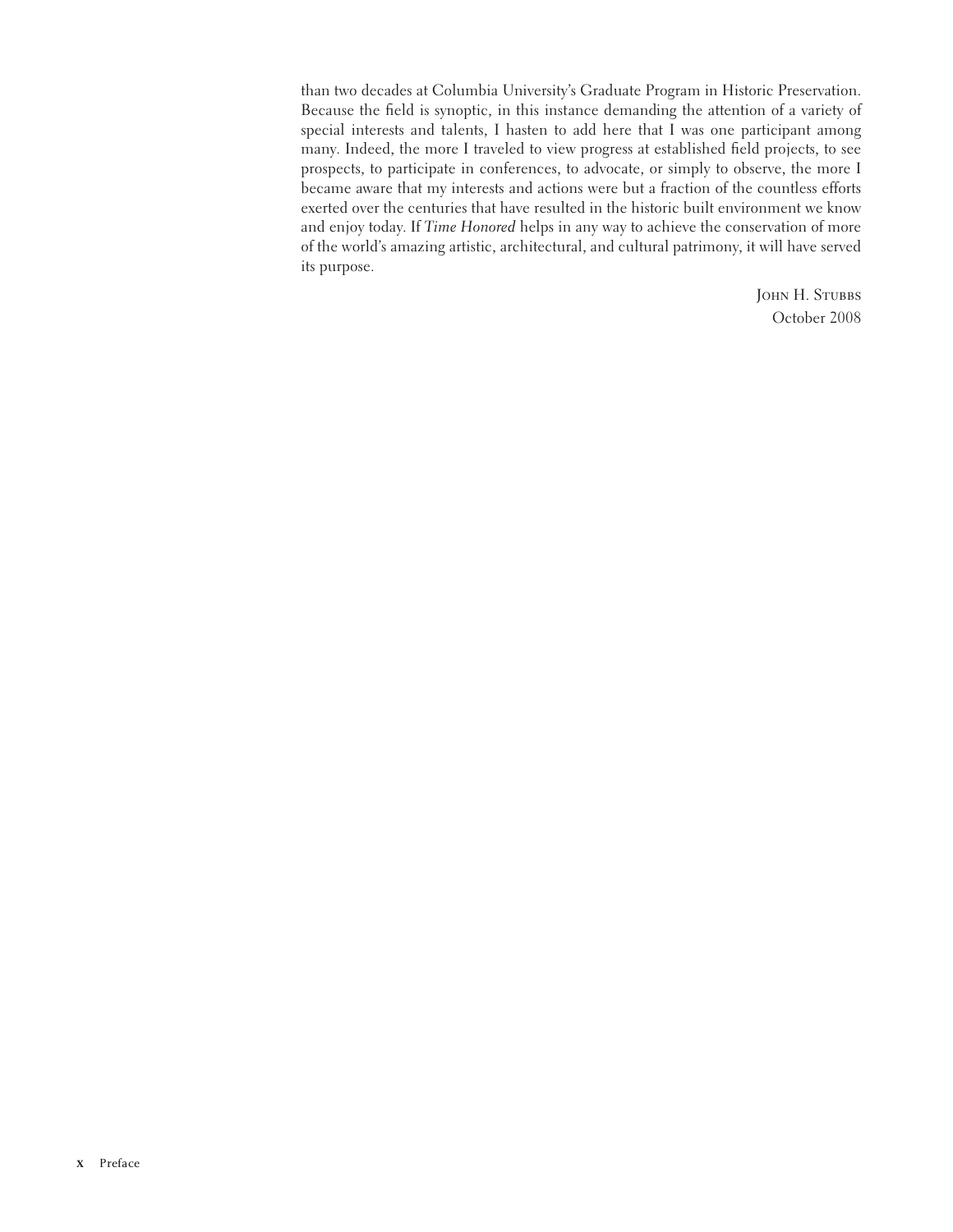## *Foreword*

The main appeal of architectural conservation for me has been its physicality.<br>One need only look around to see the need for it; it's real, site-specific, and rel-<br>evant. Today's demands on heritage conservation practition One need only look around to see the need for it; it's real, site-specific, and relevant. Today's demands on heritage conservation practitioners are at an all-time high. Examples of its successes—and, it must be said, its shortcomings as well—can be seen practically everywhere on earth.

*Time Honored: A Global View of Architectural Conservation* is a rich and ambitious offering steeped in the author's experiences in architectural conservation practice at both the local and international levels over a period of nearly forty years. John Stubbs, a native of Louisiana, was trained in both architectural technology and historic preservation. He has taught the subject at the graduate level at three institutions, including Columbia University. He worked for the US National Park Service's Technical Preservation Services Division in Washington, DC, and later practiced for a decade as a restoration specialist at the firm of Beyer Blinder Belle Architects & Planners in New York. And for nearly two decades Stubbs has been in charge of the field projects for the renowned World Monuments Fund (WMF).

I know of no one other individual who could have produced such a book. His postgraduate training at the International Centre for the Study of the Preservation and Restoration of Cultural Property (ICCROM), and later, his close work with the eminent educator and historic preservation practitioner James Marston Fitch in New York, certainly exposed him to the leading thinking in the field. (I first met Stubbs when he attended ICCROM in 1977. I worked with him most recently, at WMF's invitation, at Angkor Wat in 2004.) wo decades Stubbs has beer<br>uuments Fund (WMF).<br>of no one other individual v<br>inining at the International C<br>Cultural Property (ICCRC<br>nd historic preservation pra<br>sed him to the leading thi<br>CCROM in 1977. I worked<br>t in 2004.

In normal architectural and engineering practice, the technical challenges of conserving historic architecture can range from addressing large, vexing engineering solutions to simply showing the way through problem solving and leadership. Architectural conservation, however, is distinct from the modern building industry in one main respect: It inevitably deals with history and changes to buildings over time. When compared to building anew, dealing with extant buildings can be a simple task—though, more often, it is considerably more complex. The problems of documentation, diagnosis, and the prescription of solutions—and dealing with endlessly changing variables—can be specialties in and of themselves. Implementing architectural conservation solutions at important historic buildings that are publicly owned, held in trust, or in possession of owners having differing affections for the task often brings with it added scrutiny that often requires informed answers.

At this stage in the evolution of architectural conservation practice throughout the world, questions of what to do and how to do it are remarkably clear. In addressing these matters in my own work, through nearly a half century of practice, teaching, and writing, I am amazed by the growing sophistication of the specialties comprising building conservation science and practice. Curiously, what has been lacking is a single published resource that offers explanations of how and why architectural conservation practice—now a recognized specialty profession—has come to be and outlines the extent of it. *Time Honored: A Global View of Architectural Conservation* offers the best and certainly the most convenient answers to these questions to date.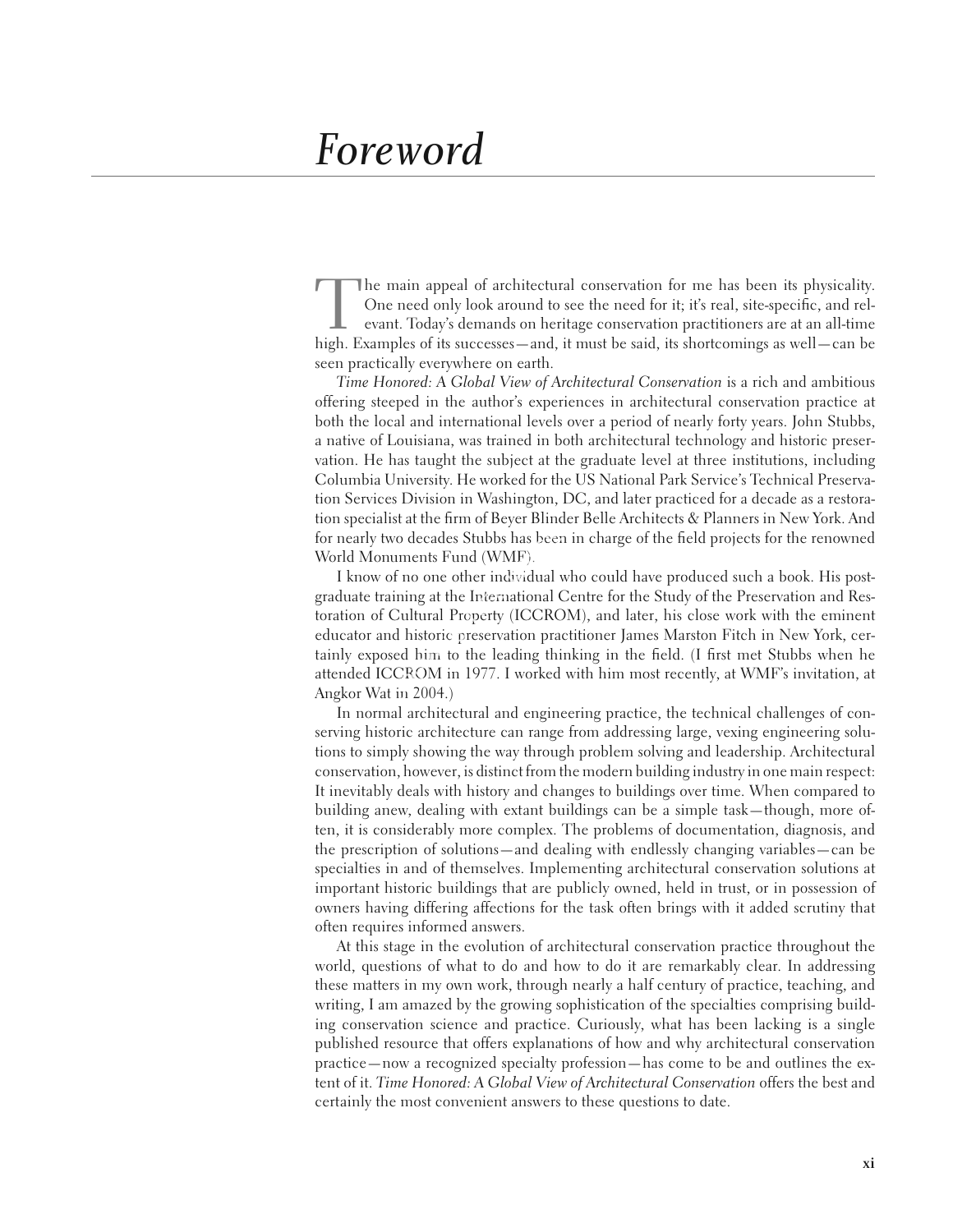There has long been a need to delve into how architectural conservation has become such a pervasive subject, not only in the building professions but also in today's global society. *Time Honored* aims to do just that. The present inaugural volume addresses the fundamentals of the topic by defining the field and its structure, outlining its more remarkable examples and theories over time, and citing the key challenges faced and solutions being applied today. The book offers a plethora of examples and explanations with the help of hundreds of useful illustrations followed by four carefully considered appendices. There are further volumes planned, detailing the role and solutions for architectural conservation around the world. Singly or together, the books should prove to be a valuable resource to those wishing to learn the subject from the beginning or to supplement an existing knowledge of the field. The comprehensive nature of the book should prove useful for reference purposes as well. Stubbs stands beside the topics he presents here in a refreshingly objective way, more in the manner of an anthropologist or some other social scientist than a deeply involved advocate and stakeholder, as he thoughtfully says, "Conservation for the sake of conservation—a phenomenon of our time.'

John Stubbs has witnessed and participated in more conservation projects in more places than probably anyone else. In *Time Honored: A Global View of Architectural Conservation,* Stubbs documents and explains what he has observed on his countless trips around the world and offers the first truly comprehensive review and balanced portrayal of today's fi eld from a professional perspective. The results—often amazing—reassure us that concerted efforts at this kind of cultural heritage protection are a vital and essential aspect of life in the twenty-first century.

> Bernard M. Feilden DUniv. DLit, Hon FAIA, FSA, FRIBA, AADipl Director Emeritus, ICCROM Norwich, England March 2008 BE<br>DD<br>DD<br>NG<br>M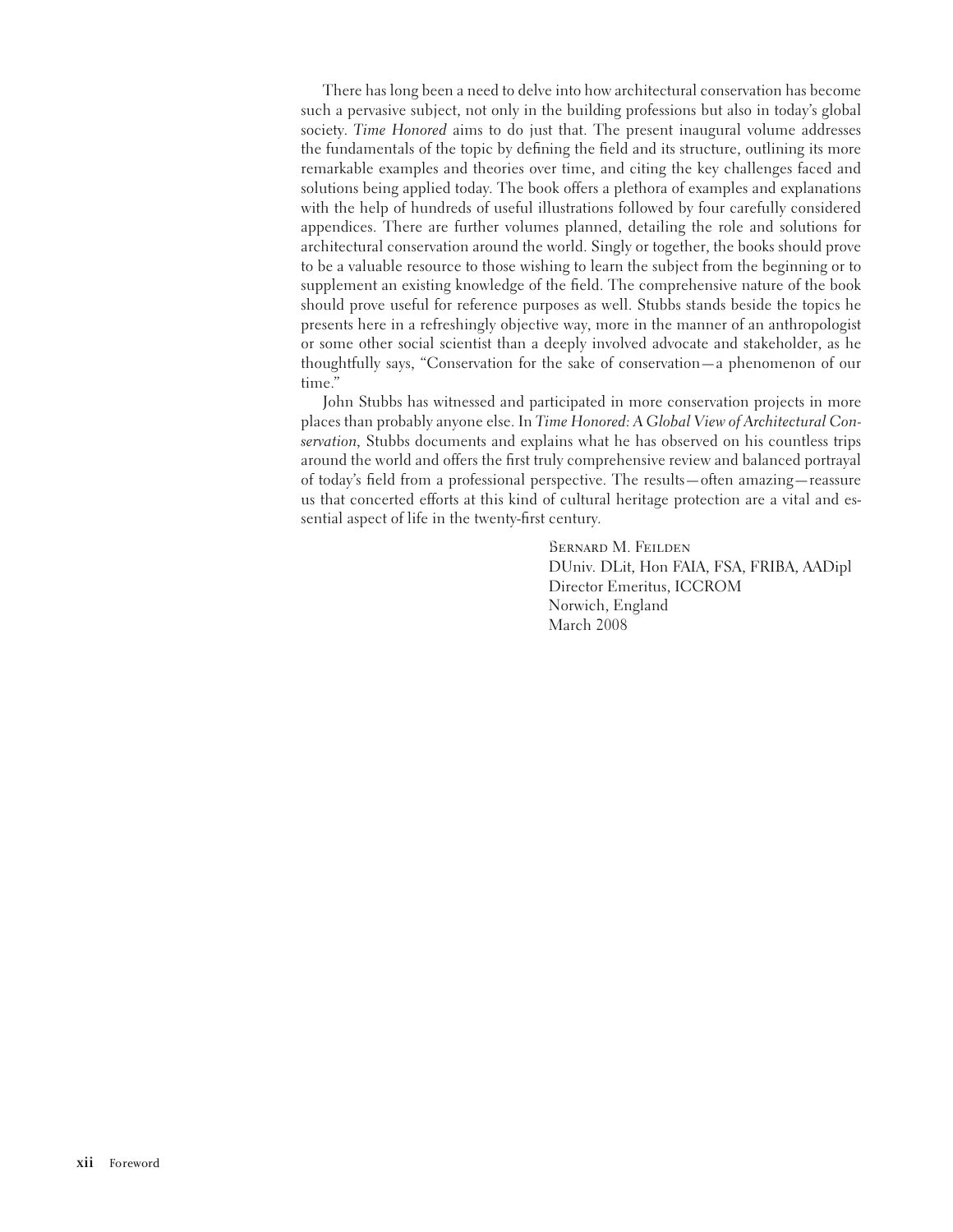*Time Honored; a Global View of Architectural Conservation* is in large measure based on the writings, teachings, and ideas of others. While I have endeavored to be thorough in giving credit throughout, not all sources—such as the people who created the buildings, places, and conservation schemes referred to herein—could be included. To those named and not, especially the pioneer researchers, thinkers, and those who *acted* to conserve the world's architectural heritage that we may enjoy today, I extend my sincere respect.

My first thanks for assistance in producing this book go to President Bonnie Burnham, the trustees, and my colleagues at the World Monuments Fund in New York for supporting my participation in numerous architectural conservation projects and programs throughout the world since 1990. Without this subvention, this attempt at portraying architectural conservation practice around the world would not have been possible. Of equal importance has been my teacher, mentor, and friend, James Marston Fitch, who put me to the task of writing this book in 1998. I also thank Martica Sawin Fitch, who offered encouragement and help of all kinds along the way.

The Graham Foundation in Chicago provided generous support during the final phase of writing and while choosing illustrations. The Samuel H. Kress Foundation in New York underwrote a research mission to Rome during the initial stages of research. The Bogliasco Foundation in Genoa, Italy, provided a haven for completing the first draft. I also received helpful financial and moral support from Joan K. Davidson through the Furthermore grants for publications program of the J. M. Kaplan Fund in New York. aham Foundation in Chica<br>
iting and while choosing il<br>
inderwrote a research missi<br>
sco Foundation in Genoa, Ita<br>
sco Foundation in Genoa, Ita<br>
re grants for publications pro<br>
appreciation is extended t<br>
Craduate Program i

Sincere appreciation is extended to colleagues and former students at Columbia University's Graduate Program in Architecture, Planning and Historic Preservation, in particular: Tenzing Lobsang Chadotsang, Brian Curran, Dorothy Dinsmoor, Tania Garth, Catherine Gavin, Jennifer Ko, Bruno Maldoner, and Professor George Wheeler. Special thanks go to Emily Gunzburger Makas and Rob Thomson, who helped greatly with research, content development, and shaping the text. Special thanks is also extended to Sharon Delezenski Genin, who helped prepare several drafts, including the final manuscript, and who served as general assistant for much of the project.

I am grateful to the numerous friends, hosts, and colleagues I have met in connection with the projects and programs of the World Monuments Fund who provided assistance, especially Amita Baig, Andrea Baldioli, Norma Barbacci, Nancy Berliner, William J. Chapman, Jonathan Foyle, Ian Morello, Gaetano Palumbo, Michelle Santoro, and Mark Weber. The World Monuments Fund also generously allowed the use of its photographic archives, from which over one-third of the images in this volume are derived. Heritage conservation consultant Arlene Fleming helpfully provided the compendium of conservation charters and declarations that forms one of the book's appendices.

I especially thank Sir Bernard Feilden, Professor Cevat Erder, Brian Fagan, and Lisa Ackerman for suggestions that improved the content of the book, and editor and writer Ann ffolliott, who did much to improve the text at various stages.

*Time Honored: A Global View of Architectural Conservation* is dedicated to my parents, King and Sue Stubbs, and my wife Linda Stubbs, whose support and encouragement above all else made it possible.